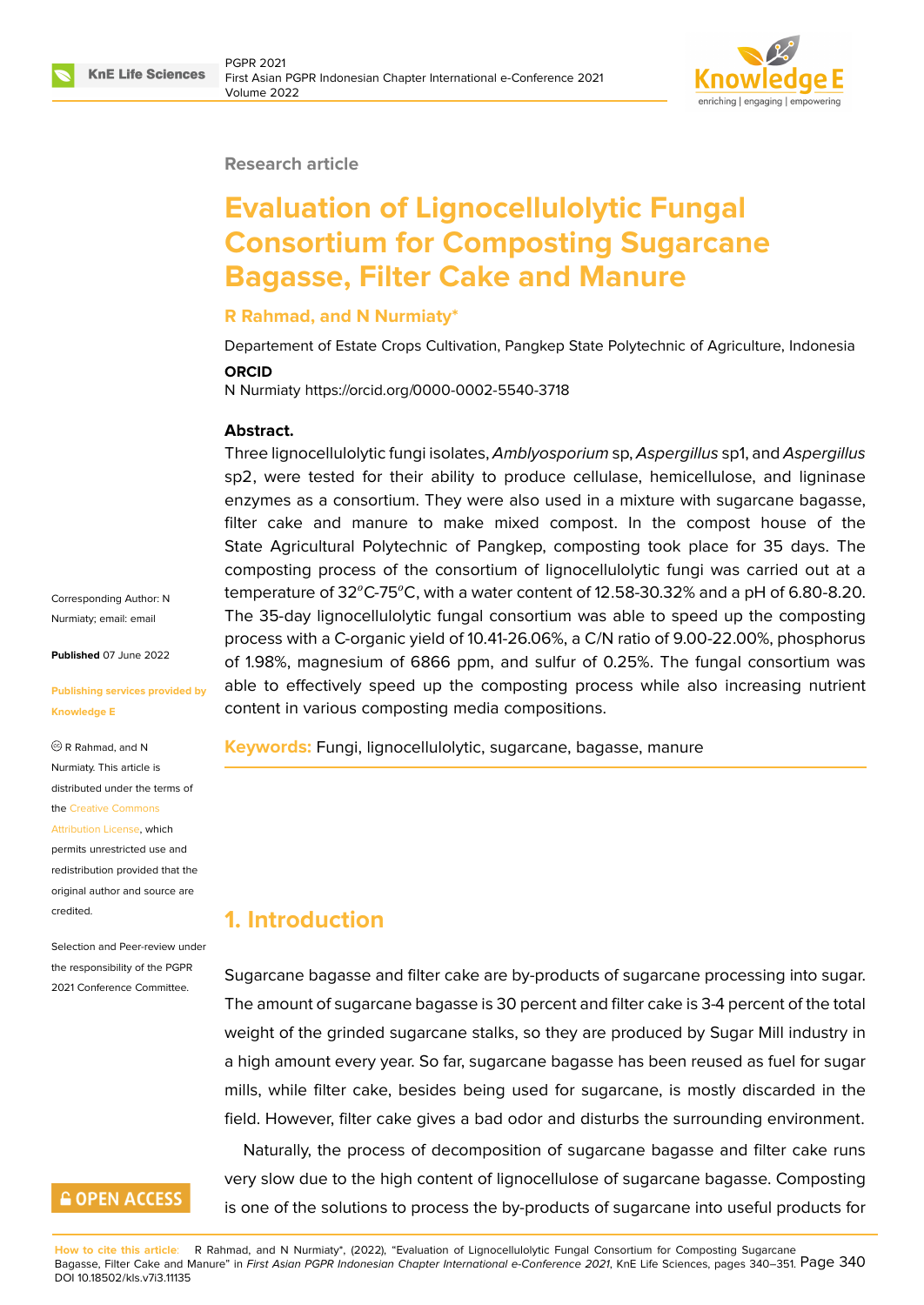plants. Composting is a method for treating solid organic waste that is environmentalfriendly and economical [1]. The purpose of composting is to produce compost that is healthy and stable, as well as contains mineral elements needed for soil and plants [2]

Compost is a product of composting process that is useful for improving physical, chemical, and biological [so](#page-10-0)il properties. The results of research by Boonyuen et al. [3] shows that the sugarcane bagasse content consists of 49.59% of cellulose, 32.0[1%](#page-10-1) of hemicellulose, and 18.76% of lignin, 93.36% of C-organic, 158.51% of C/N ratio. Meanwhile, filter cake contains 22.91% of cellulose, 17.51% of hemicellulose, and 9.0[0%](#page-10-2) % of lignin, 72.25% of C-organic, and 28.89% of C/N ratio.

The high lignocellulose content of sugarcane bagasse and filter cake causes the decomposition process to run very slowly. The use of lignocellulolytic fungal consortium is expected to accelerate the process of decomposition into compost. This compost is the final product of the composting process that can be used as a growth medium for plants as well as a way to overcome the environmental pollution.

So far, there have not been many researches on the use of the fungus consortium in the process of making compost using mixed media of sugarcane bagasse, filter cake and cow manure. The purpose of this study is to examine the ability of the lignocellulolytic fungus consortium to degrade organic matter into compost.

## **2. Research Methods**

Consortium fungi used in this research were isolates from sugarcane bagasse in which their ability to produce cellulase, hemicellulase and ligninase enzymes have been tested in vitro data is not displayed. The lignocellulolytic fungal consortium consisted of a combination of three isolates, namely *Amblyosporium* sp, *Aspergillus* sp1, and *Aspergillus* sp2. isolates compared to *Trichoderma* sp.

The ability of the consortium fungus isolates in the composting process was tested using the following experimental treatments:

Treatment  $A = 50$  kg of sugarcane bagasse  $+50$  kg of manure  $+$  consortium of fungi *Amblyosporium* sp*, Aspergillus* sp1*, and Aspergillus* sp2

Treatment B = 50 kg of sugarcane bagasse + 50 kg of manure + fungi *Trichoderma* sp.

Treatment  $C = 50$  kg of sugarcane bagasse  $+50$  kg of manure  $+50$  kg of filter cake + consortium of fungi *Amblyosporium* sp*, Aspergillus* sp1*, and Aspergillus* sp2.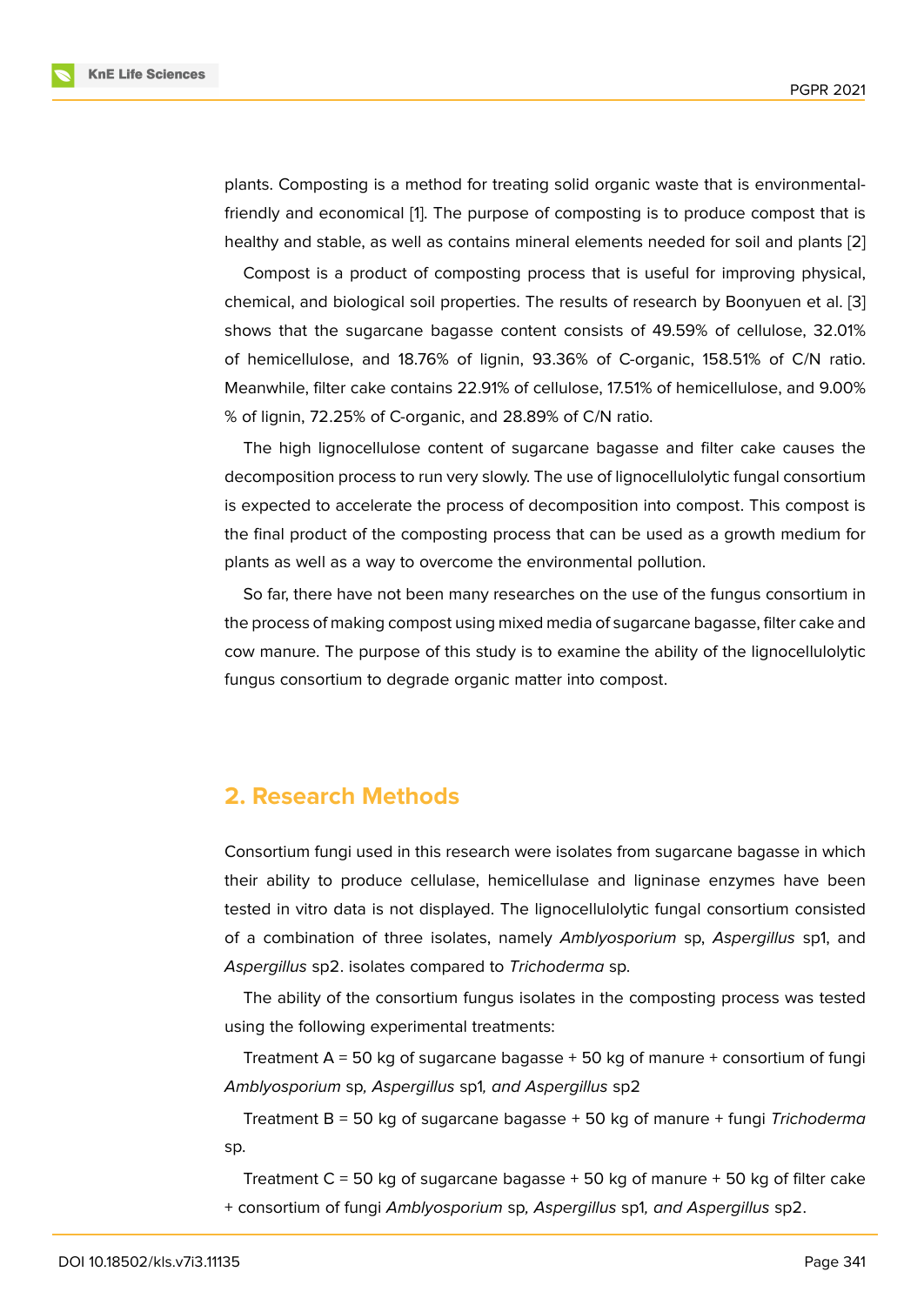Treatment  $D = 50$  kg of sugarcane bagasse  $+50$  kg of manure  $+50$  kg of filter cake + fungi *Trichoderma* sp.

Treatment E = 50 kg of filter cake + 50 of manure + consortium of fungi *Amblyosporium* sp, *Aspergillus* sp1, and *Aspergillus* sp2

Treatment F = 50 kg of filter cake + 50 of manure + fungi *Trichoderma* sp.

Fungal consortium and *Trichoderma* sp. were given 4 grams to each of 1 kg of compost according to the treatment given. The fungus was mixed with water containing 2% of sugar solution of the total water used then the compost material was watered until the humidity reaches 60% then covered with plastic sheeting. Compost was flipped every 7 days until day 35. The experiment was repeated three times. The parameters observed were temperature (mercury thermometer), pH (electrometry), water level (Oven), C/N (calculation), Nitrogen (Kjeldahl), Phosphorus (spektrofotometri), Pottassium (AAS), Corganic, Magnesium (AAS), Sulfur (spektrofotometri). The experiment was arranged in the form of a completely randomized design (CRD) with three repetitions. If the results of analysis of variance (ANOVA) is significantly different, there will be further testing using Duncan test (<0.05).

## **3. Results and Discussion**

### **3.1. Temperature Changes During Composting**

Temperature changes during composting process are determined by the fungus and compost media. Temperature changes during the observation show that treatment A, B, C, and D, with fungal consortium *Amblyosporium* sp, *Aspergillus* sp1, *Aspergillus* sp2 and *Trichoderma* sp., on different compost media combinations in the first week of the composting have different results. The composting temperature of treatment A is at 47<sup>∘</sup>C, treatment C is at 75<sup>∘</sup>C, treatment B and D are at 52<sup>∘</sup>C and 49<sup>∘</sup>C respectively, and treatment E and F are at 35<sup>∘</sup>C and 30<sup>∘</sup>C respectively.

Temperature changes in treatment A, B, C, and D in the second week to the fifth week continue to decrease. Treatment A, B, C and D in the fourth week are still in the range of 39 $^{\circ}$  C-41 $^{\circ}$ C and in the fifth week are in the range of 32 $^{\circ}$ C-35 $^{\circ}$ C. Meanwhile, temperature of treatment E and F in the second week until the third week increases around 35<sup>∘</sup>C-37<sup>∘</sup>C, the temperature decrease to 35<sup>∘</sup>C in the fourth week, and the temperature is around 30<sup>∘</sup>C-32<sup>∘</sup>C in the fifth week (Figure 1).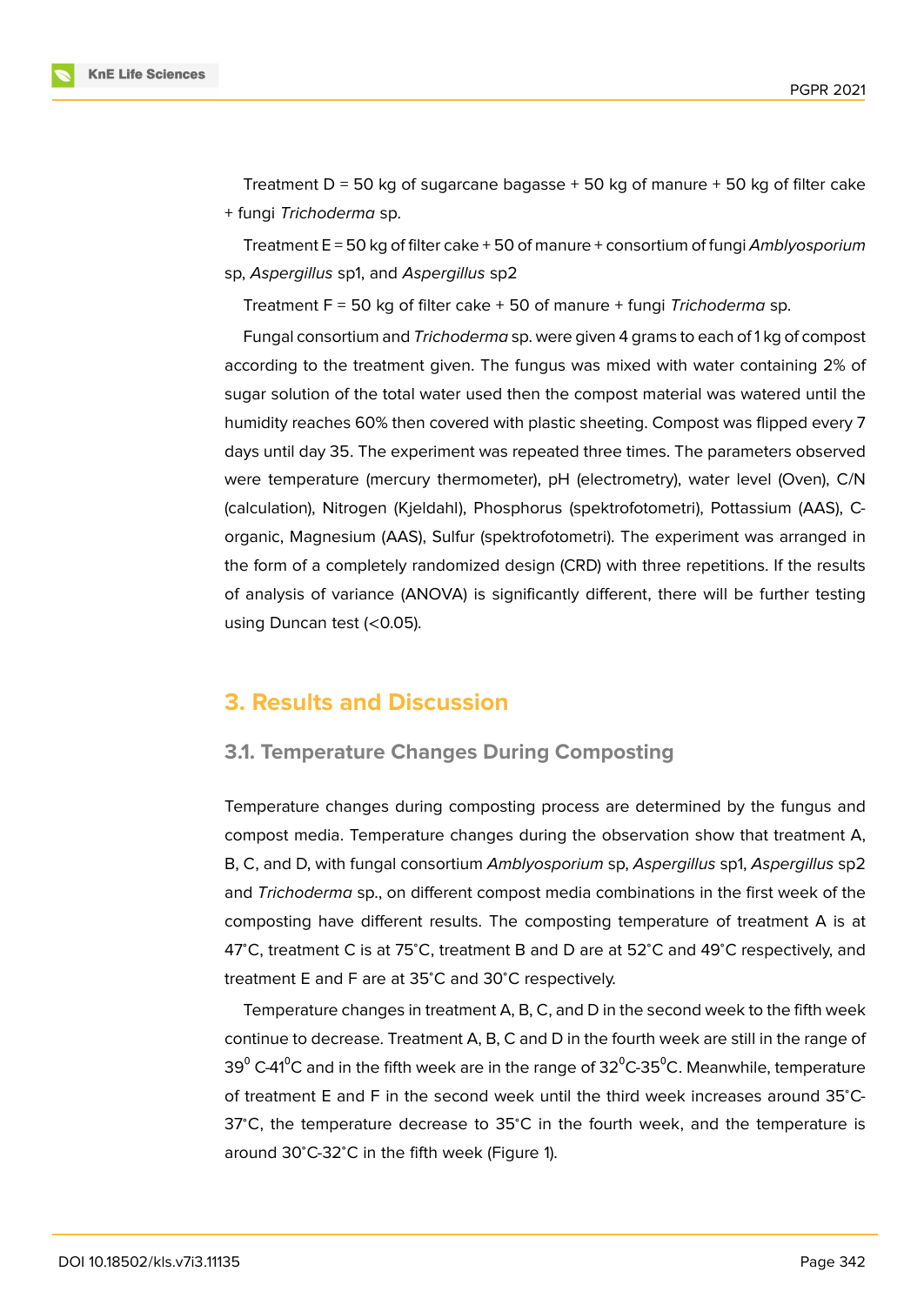

<span id="page-3-0"></span>**Figure** 1: Temperature changes during composting.

### **3.2. pH Changes during Composting**

Changes in pH during composting process occur for all treatments. In treatments A, B, C, and D during the first week to the fourth week, pH ranges from 6.8-7.4. Meanwhile, in the fifth week, pH decreased for 7.0-7.1. This is different from treatment E and F during the first week, in which their pH is 8.0, and it decreased to 7.7 at the end of the experiment (Figure 2).



**Figure** 2: pH changes during composting.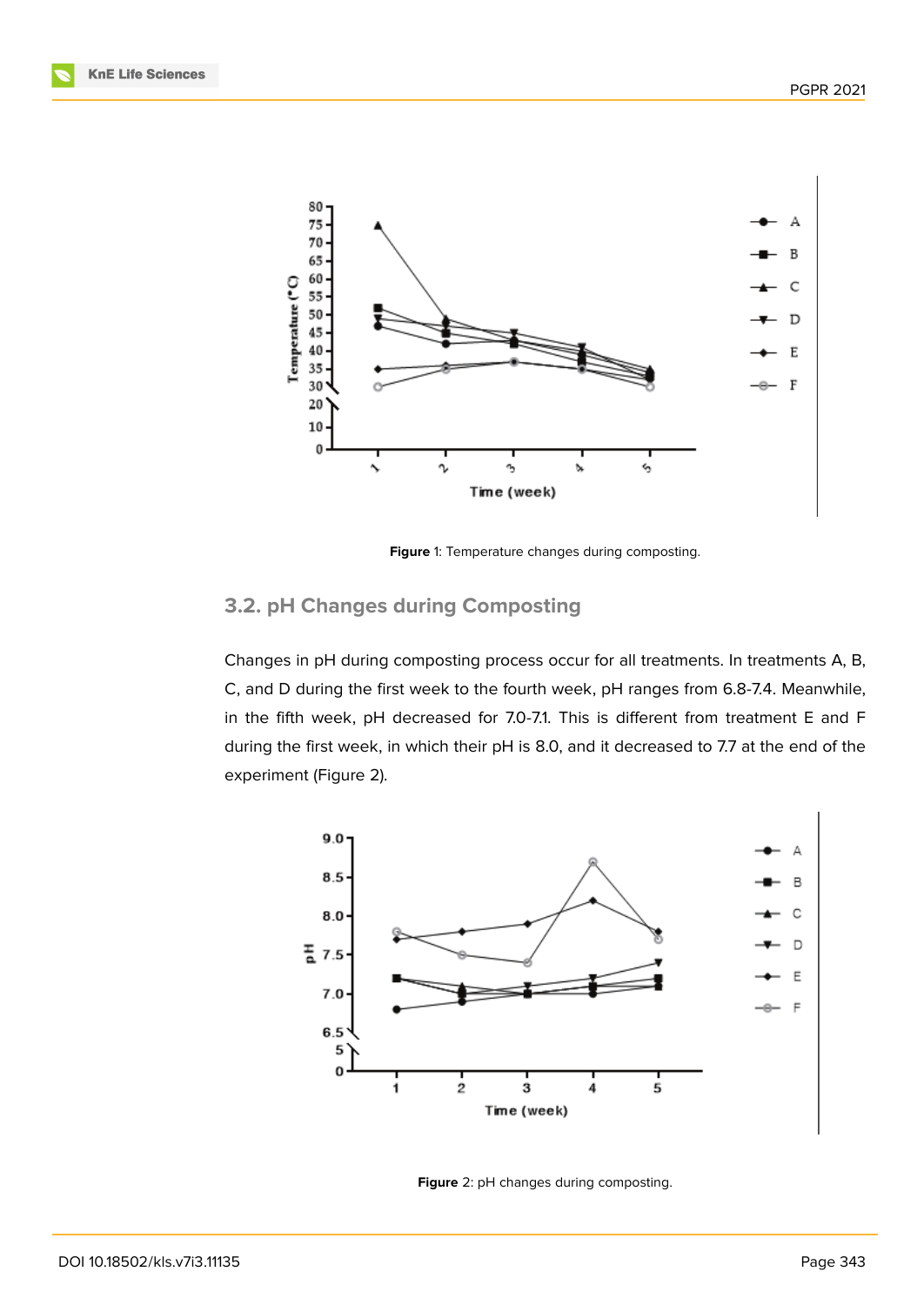### **3.3. Water Content of Compost**

Water content in 35-day composting process shows different variations in the treatment with fungal consortium *Amblyosporium* sp, *Aspergillus* sp1, *Aspergillus* sp2 and treatment with *Trichoderma* sp. The treatments of fungal consortium A, C, and E have lower water content, namely 12.58%, 14.42%, and 30.32% compared to the treatment B, D and F with *Trichoderma* sp., containing water content of 18.18%, 24.69%, and 37.08% at different types of composting media (Figure 3). Differences in water content are caused by temperature differences when composting process occur (Figure 3). High temperatures in composting process due to the activity of fungus consortium result in low water content at the end of composting proc[es](#page-4-0)s.



<span id="page-4-0"></span>**Figure** 3: Water content on day 35 of composting process.

### **3.4. C-Organic Content of Compost**

The results of 35-day composting process show significantly different treatment effects on C-organic content. Treatment A gives a significantly different effect on treatment B. Treatment A consortium *Amblyosporium* sp, *Aspergillus* sp1, *Aspergillus* sp2., gives C-organic content of 26.06% lower than treatment B using *Trichoderma* sp., which is 29.13%.

The results of composting in treatment C and D show significantly different effects. Treatment C gives 21.72% of C-organic content, which is higher than treatment D, that is, 14.40%. The results of composting with filter cake and manure in treatment E and F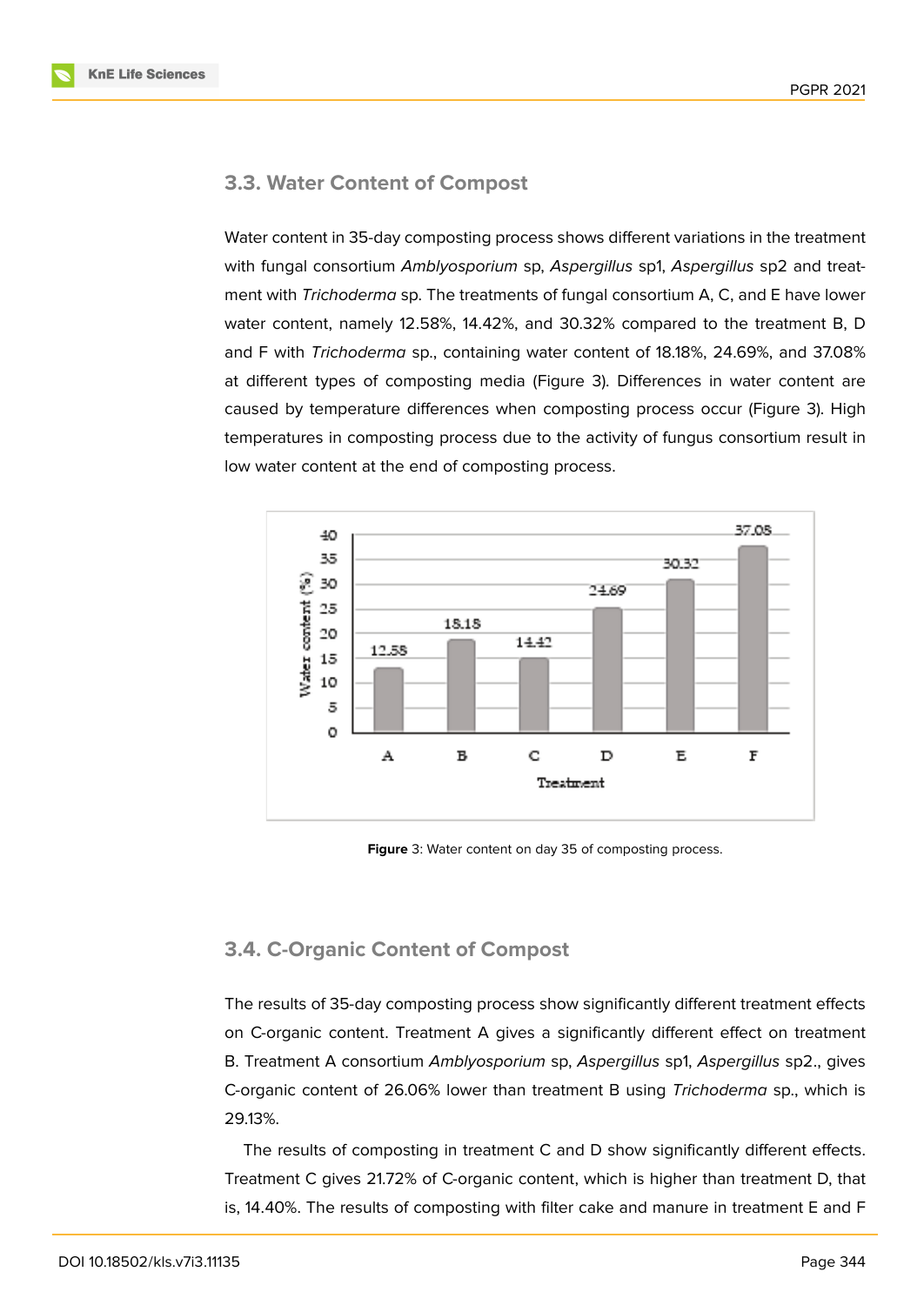

show significantly different effects. Treatment E gives a higher C-organic content, which is 10.41%, compared to F treatment, which is 10.09% (Table 1).

Table 1: C-organic content on day 35 of composting process.

Treatment C-Organik (%) A 26.06 $^c$  B 29.13<sup>d</sup> C 21.72<sup>b</sup> D 14.40<sup>ab</sup> E 10.41<sup>a</sup> F 10.09<sup>a</sup>

### **3.5. C/N Ratio of Compost**

The results of 35-day composting process show that the treatments significantly affect the C/N ratio of compost produced. Treatment A, that mixes sugarcane bagasse and manure with fungal consortium *Amblyosporium* sp, *Aspergillus* sp1, *Aspergillus* sp2., gives lower C/N ratio, which is 22%, compared to treatment B that uses *Trichoderma* sp., with C/N ratio of 25%. The results of composting by mixing sugarcane bagasse, filter cake, and manure in treatment C and D show significant differences. Treatment D gives lower C/N ratio value of 13.00% compared to treatment C that gives C/N ratio of 19.00%. The results of composting by mixing filter cake and manure in treatment E and F show significant differences. Treatment F gives lower C/N ratio, which is 8.00%, compared to treatment E, which is 9%. Composting process using fungal consortium and sp.is in the range of 8% -25% (Table 2).

TABLE 2: C/N ratio on day 35 of composting process.

Perlakuan C/N (%) A 22.00 $^e$  B  $25.00^{f}$  C 19.00<sup>d</sup> D 13.00<sup>c</sup> E 9.00 $^{b}$  F 8.00 $^{a}$ Note: The numbers followed by the same letter are not significantly different based on the test Duncan at the 1% level.

#### **3.6. Nutrient Value of Compost**

Composting method using fungal consortium *Amblyosporium* sp, *Aspergillus* sp1, *Aspergillus* sp2., on various composition in the composting media is able to increase nutrient content of nitrogen by 1.13-1.16%, phosphorus by 0.90-1.98%, potassium by 0.79-1.62%, magnesium by 4585-6866 ppm, and sulfur by 0.21-0.25%. Meanwhile, composting method using *Trichoderma* sp is able to increase nutrient content of nitrogen by 1.12-1.17%, phosphorus by 0.97-1.59%, potassium by 0.72-1.84%, magnesium by 4136-6804 ppm, and sulfur by 0.18-0.245%.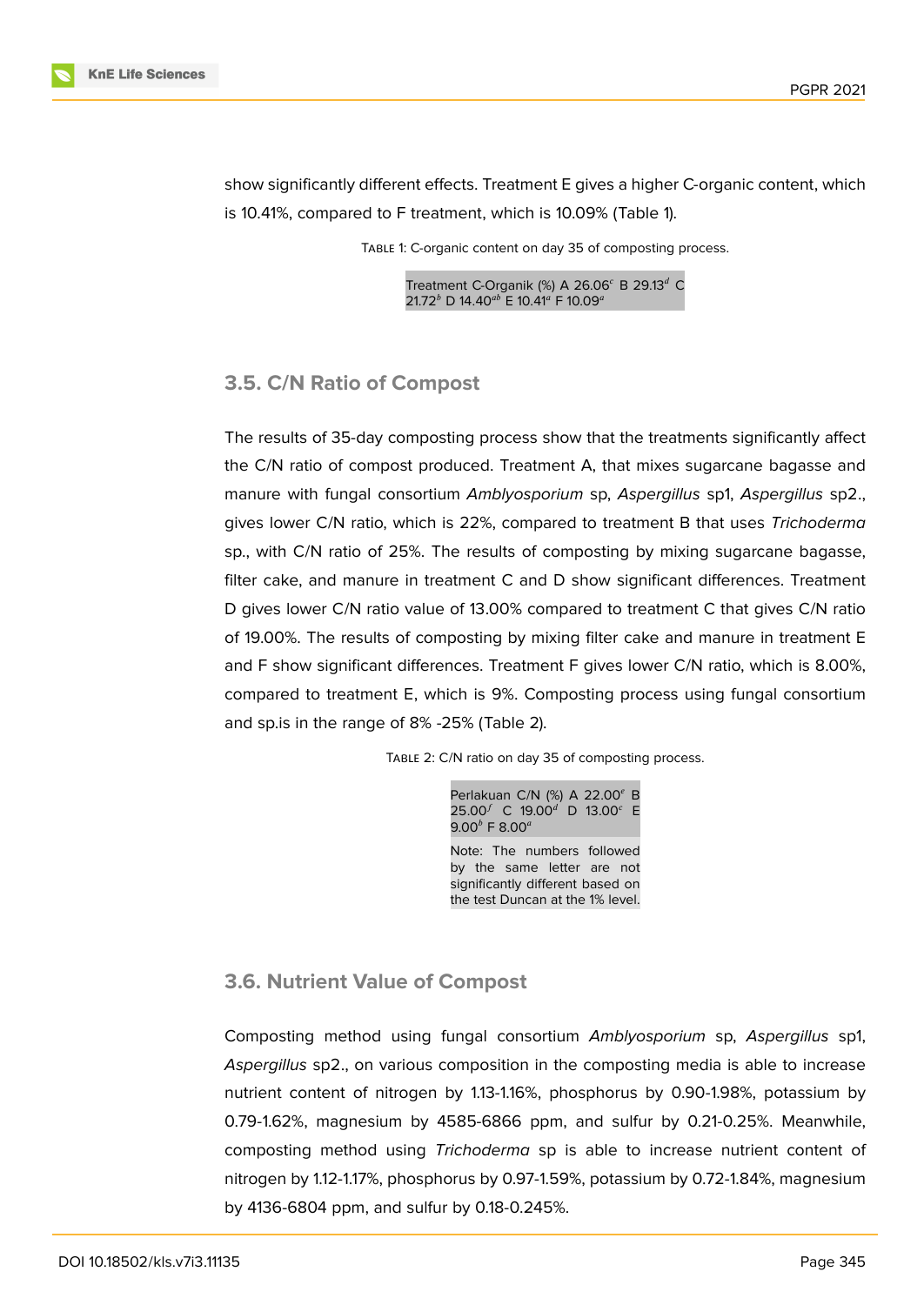| Treatment | <b>Nutrient Content</b> |                   |                   |                    |                   |
|-----------|-------------------------|-------------------|-------------------|--------------------|-------------------|
|           | Nitrogen (%)            | Phosphorus (%)    | Potassium (%)     | Magnesium<br>(ppm) | Sulfur (%)        |
| А         | 1.16 $^{ab}$            | $0.90^{a}$        | $0.79^{b}$        | $4585^b$           | $0.20^{b}$        |
| в         | $1.17^b$                | $0.97^a$          | $0.72^{\circ}$    | 5050 <sup>c</sup>  | $0.24$ bc         |
| C         | $1.14^{ab}$             | $1.32^{b}$        | 0.91 <sup>c</sup> | $6227^d$           | $0.21^{bc}$       |
| D         | 1.12 <sup>a</sup>       | 1.59 <sup>d</sup> | 1.27 <sup>d</sup> | 6604 $e$           | $0.13^a$          |
| E.        | 1.13 $^{ab}$            | 1.98 <sup>e</sup> | $1.62^e$          | 6866 $f$           | 0.25 <sup>c</sup> |
| F         | 1.14 $^{ab}$            | 1.44 <sup>c</sup> | 1.84 $^f$         | $4136^a$           | $0.18^{b}$        |

Table 3: Nutrient content of nitrogen (N), phosphorus (P), potassium (K), magnesium (Mg), and sulfur (S) in the 35th day of composting.

Note: The numbers followed by the same letter are not significantly different based on the test Duncan at the 5% level. Control: Cake filter is not composted; C-organik 14.14%, C/N 11%, Nitrogen 1.27%, Phosphorus 2.03%, Pottassium 0.73%, Magnesium 3878 ppm and Sulfur 0.21%.

#### **3.7. Temperature**

Temperature is an important parameter in composting organic matter. During the composting process, microorganisms release heat and energy by breaking down organic matter [4]. Temperature fluctuations illustrate the metabolic activity of microbes involved in the composting process [5]. In this experiment, the temperatures in the first week of all treatments increase and continue to decrease in the second week to the fifth week. This d[ecr](#page-10-3)easing temperature shows that the decomposition process has been going well. In the initial stage of t[he](#page-10-4) composting process until the first week, the composting temperature in treatment A, B, and D increase at above 45<sup>∘</sup>C (Fig. 1), temperature of treatment C reaches 75<sup>∘</sup>C. The increasing temperature above 45<sup>∘</sup>C indicates that the composting process is in the thermophilic phase, while mesophilic microbes work at the beginning and the end of composting process. Plat et al. [6] states that during the thermophilic phase, the temperature should be in a range of 52-60 <sup>∘</sup> C. However, if the temperature exceeds the tolerance limit of thermophilic microbes, the effect is detrimental to the composting process.

The increase in temperature of the fungal consortium *Amblyosporium* sp, *Aspergillus* sp1, and *Aspergillus* sp2 compared to *Trichoderma* sp. fungus. The activity of fungus consortium in degrading the organic material is higher compared to the use of a single isolate *Trichoderma* sp. The use of filter cake and manure on sugarcane bagasse treatment C causes the composition of compost to be denser than treatment A and B. These conditions cause lower porosity, so that the aeration process is lower compared to treatment A and B. Thus, the heat generated due to the activity of fungus metabolism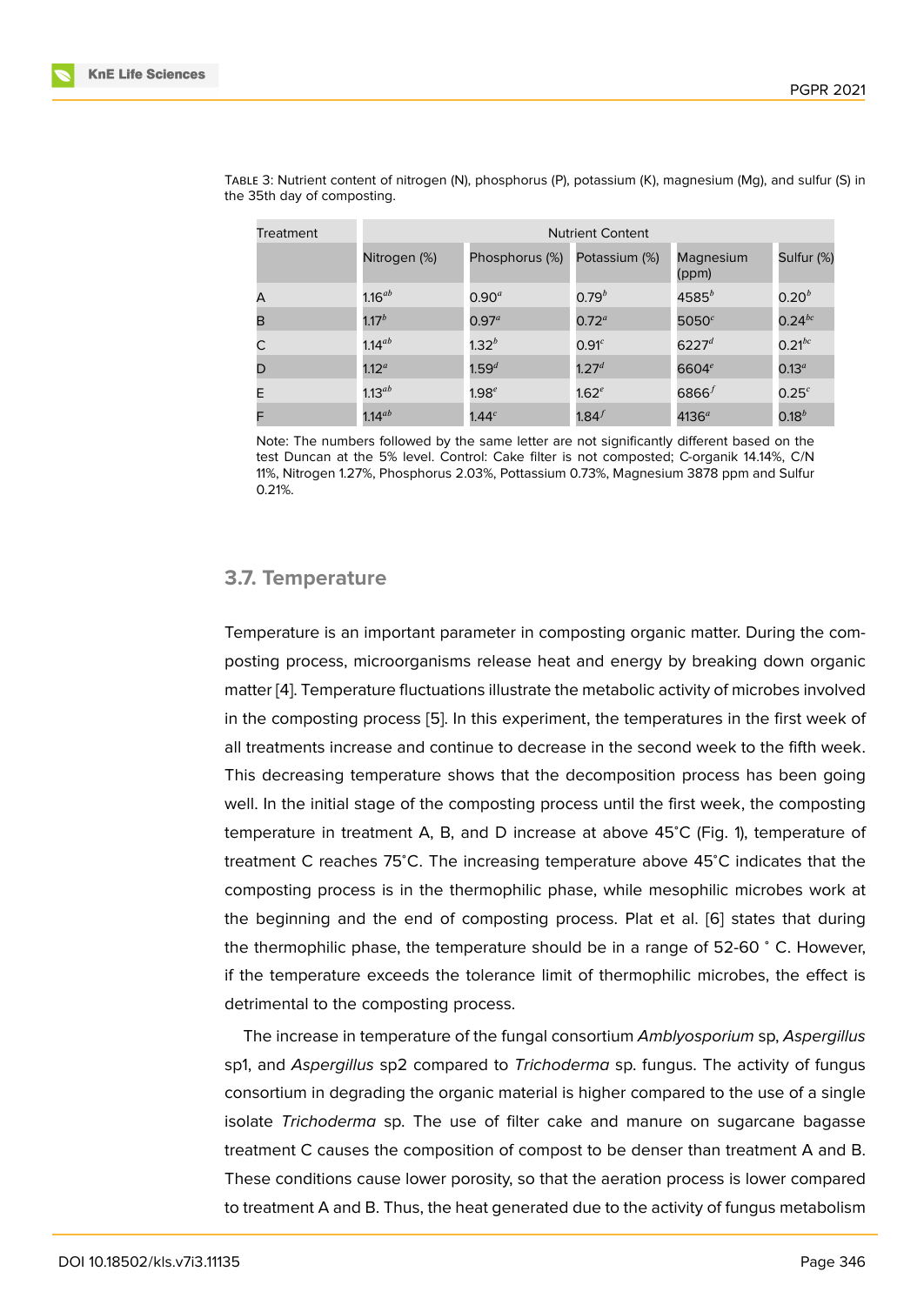in the composting process is not much lost, so that the temperature in treatment C and D is higher than treatment A and B.

#### **3.8. pH**

The pH value indicates the acidity or alkalinity of organic matter and affects the growth of microorganisms. Optimal pH for composting is from 7.0 to 8.0 [7]. Meanwhile, F. Schuchardt et al. [8] say the composting rate is determined at pH 6.0 to 7.5 and the quality of the substrate. The research shows that treatment A, B, C, and D that show the pH range from the first week to day 35 are at pH of 6.5-7.5. It [in](#page-10-5)dicates that the composting proce[ss](#page-10-6) is going well. This is different from treatment E and F. The level of pH in the first is at 8.0 and decreases to 7.0 in the following week at the end of the experiment. The change of pH from 6.0 to 7.0 indicates that organic acids have been successfully decomposed [7] and from bases to neutral with pH of 8.0-7.0. This is in line with the results of a research carried out by Dotaniya et al. [9] stating that adding filter cake can increase pH.

### **3.9. Water Content**

Humidity plays a role in controlling the temperature during composting process. The ideal composting humidity is 45-60% [10]. Low humidity slows down the composting process. In treatment C, the composting process seems to be slower than treatment D, in which the C/N ratio of treatment D is lower than treatment C. It is because the water content of treatment C was low[er d](#page-10-7)ue to the very high temperature in the first week during the composting process. This is in line with Schucdart's statement [8], which is the decreasing water content due to an increase in temperature cause the rate of degradation in the media. Besides the water content factor, the high increase in temperature will cause the enzyme to work improperly, so that it will slow down t[he](#page-10-6) process of decomposition of sugarcane bagasse, filter cake, and manure. These two factors are the reason of the fungal consortium in C treatment having higher C/N ration than treatment B using *Trichoderma* sp.

### **3.10. C/N Ratio**

The composting process depends on the composition of ratio of carbon and nitrogen in the compost material. This ratio affects the speed of composting process and volume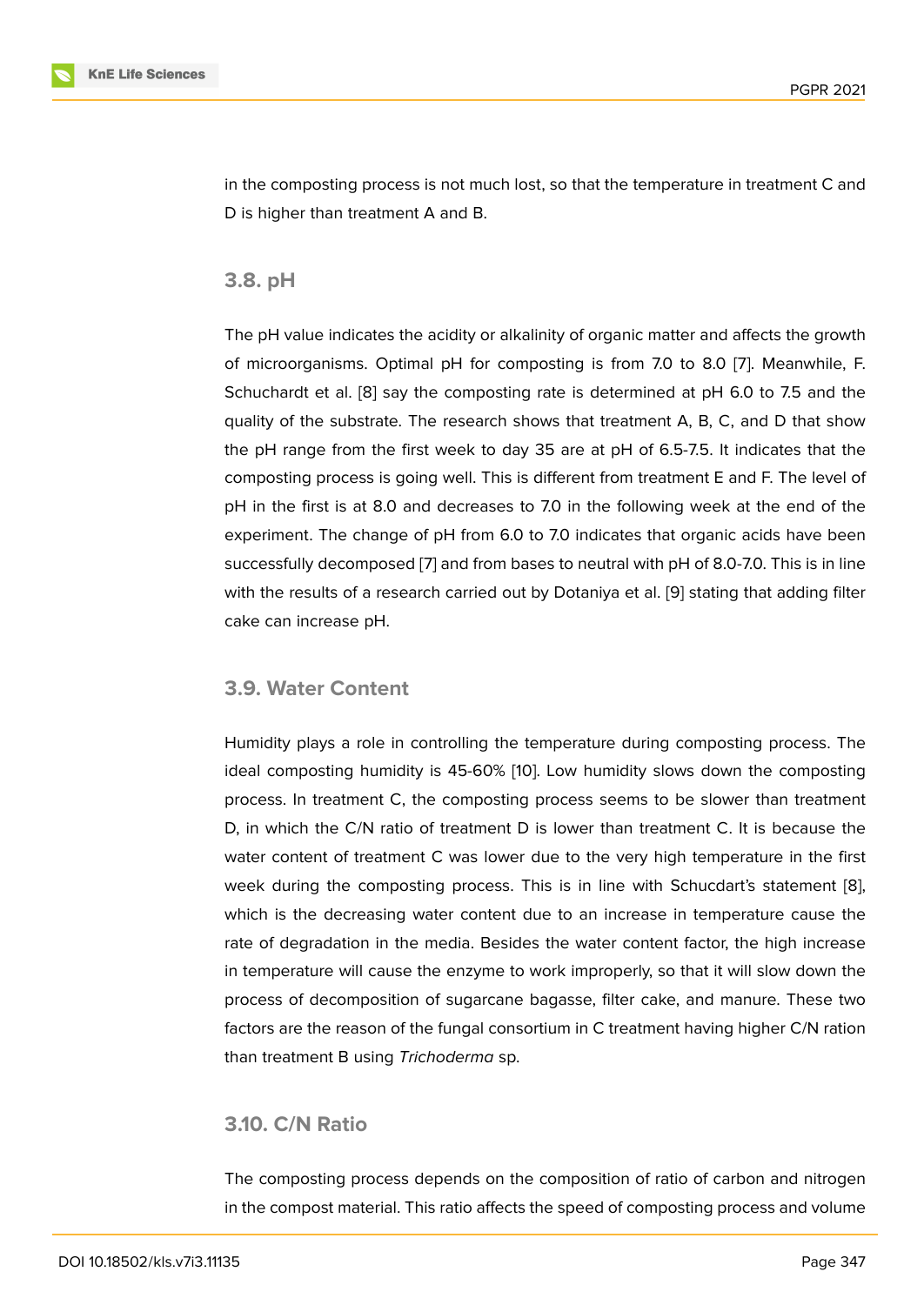of compost produced. During composting process, microorganisms utilize carbon as a source of energy and nitrogen as a constituent of cell structures. If the C-organic content is excessive, the decomposition process will decrease. Meanwhile, if the Corganic content to convert nitrogen into protein is less, microorganisms will use most of the available C, resulting in the loss of N through volatilization [11]. When nitrogen content in compost material is less, this condition can be overcome by adding urea or other nitrogen sources [12].

In the observation, C/N ratio of treatment A is 22%, which is [l](#page-10-8)ower than treatment B, which is 25% (Table 3). This shows that fungal consortium *Amblyosporium* sp, *Aspergillus* sp1, *Asp[erg](#page-10-9)illus* sp2., is more effective in accelerating the composting process compared to *Trichoderma* sp. single isolate that is used as a comparison single isolate. This is due to the existence of fungal consortium in degradation process of sugarcane bagasse organic material, filter cake, and manure that will accelerating the composting process faster than using a single isolate. This is in line with the results of research by [5] resulting in an optimal C/N ratio of 20-25% in composting using bagasse, sawdust, alder leaves, and cotton waste.The results of this experiment are better than the results of a study conducted by [13] that uses filter cake, resulting in C / N ratio of 18.54[%.](#page-10-4) Meanwhile, the results of a study carried out by [14] using filter cake composting applying windrow method using a microbial consortium for 45 days show C/N ratio ranging from 10.19% to 22.34%.

The results of experimental show different things in treatment C w[he](#page-11-0)n the composting media consist of sugarcane bagasse, filter cake, and manure, in which the fungal consortium *Amblyosporium* sp, *Aspergillus* sp1, and *Aspergillus* sp2., has C/N ratio of 19%, which is higher than treatment D using *Trichoderma* sp., with C/N ratio of 13%. This difference can be caused by decomposition inhibition process in treatment C that occurs due to the very high temperature in the first week, that is  $70^{\circ}$ C (Figure 1), generating enzyme that does not work well in decomposition process of organic matter. Furthermore, the low level of water content 14.42% compared to the water content of treatment D 24.69% causes the inhibition of decomposion that induces the increase [o](#page-3-0)f temperature, affecting the rate of media degradation. This is line with Schucdart [8]who states that the decrease of water caused by the increase of temperature will decrease the rate of media degradation. Besides water content, the increase of temperature (Figure 1 and 2) makes enzym to not work and affect the decomposition proc[es](#page-10-6)s of organic materials.

The treatments of adding filter cake and manure treatments E and F to the fungal consort[iu](#page-3-0)m *Amblyosporium* sp, *Aspergillus* sp1, *Aspergillus* sp2 and *Trichoderma* sp.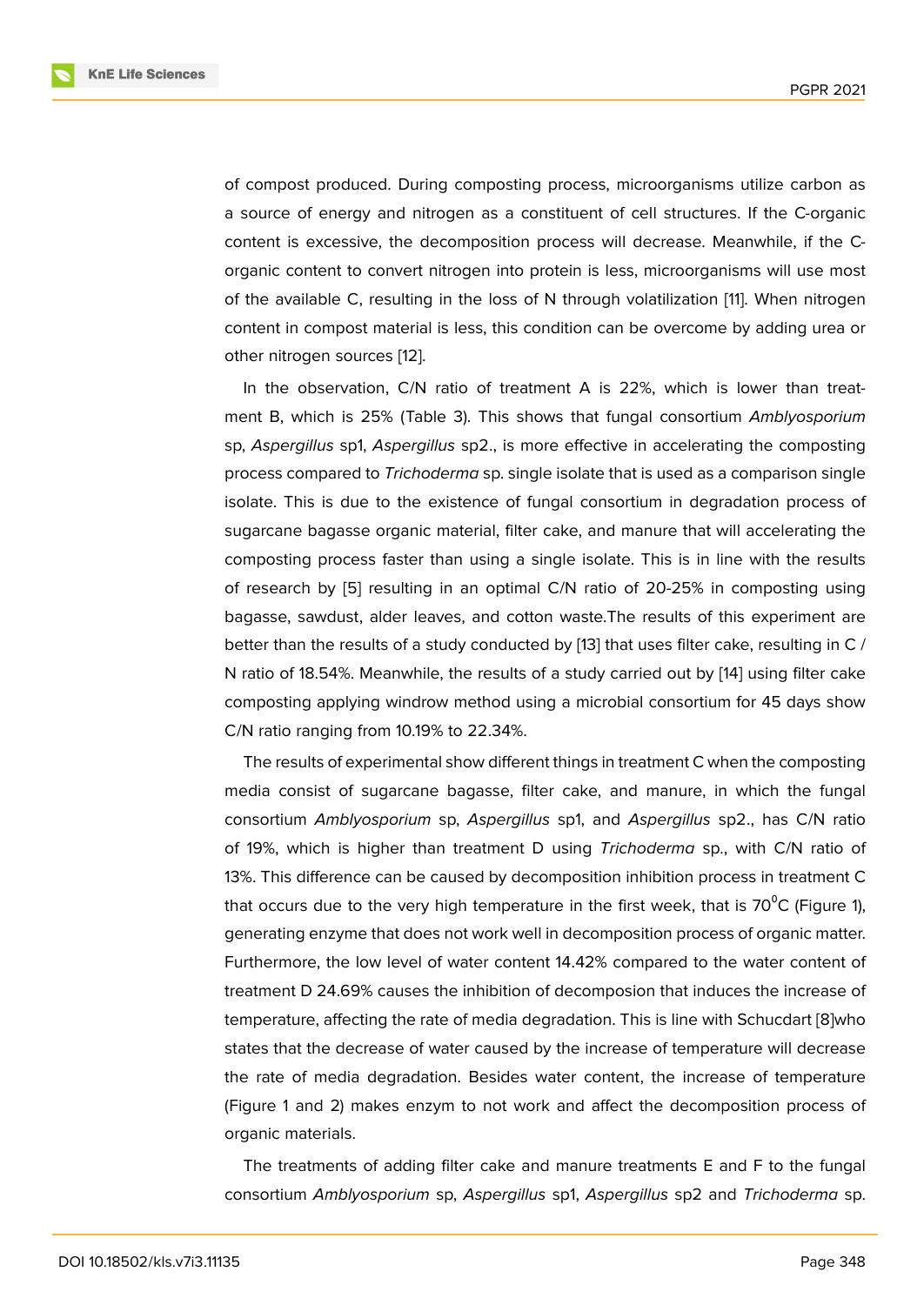result in a lower C/N ratio of 9% and 8% compared to treatment A, B, C, and D. The low C/N ratio in treatment E and F are caused by not using sugarcane bagasse as a carbon source, and only using filter cake and manure that have low carbon content and high nitrogen content.

The results of C/N ratio produced in this study indicate that the stability of composting process is achieved on day 35. The composting duration is faster than what has been stated by López-González's research [15] that carries out the composting process using sugarcane bagasse, with a ratio of 2:1 and produced stable compost on day 90. Meanwhile, Zayed & Abdel-Motaal's [16] that use *Trichoderma* fungus with bagasse, filter cake, manure, and fresh alfalfa medi[a, a](#page-11-1)nd produces C/N ratio of less than 16% with pH of 5.5 on day 90. The results of the study show that lignocellulolytic fungal consortium is able to accelerate the [com](#page-11-2)posting process effectively, which produces compost with C/N ratio of around 9-22%.

### **3.11. Nutrient Content of Compost**

Composting process increases nutrient content of compost in all treatment. The highest nutrient contents increased in consortium *Amblyosporium* sp, *Aspergillus* sp1, and *Aspergillus* sp2 treatment E are phosphorus 1.98%, magnesium 6866 ppm, and sulfur 0.25%. Meanwhile, the highest nutrient content increased in fungi *Trichoderma* sp. treatment F is potassium, which is 1.84%. *Aspergillus* is said to be the most powerful phosphate solvent [17]. The increasing percentage of phosphorus and potassium in the soil that is given treatment is due to *Trichoderma* fungus, which plays an important role in increasing P and K content during the composting process[18].

## **4. Conclusions**

Lignocellulolytic fungus *Amblyosporium* sp, *Aspergillus* sp1, and *Aspergillus* sp2 is able to accelerate the composting process effectively and can increase nutrient content in various composition in the composting media.

## **5. Acknowledgement**

We would like to thank the Ministry of Research and Technology of Directorate of Higher Education, Hasanuddin University, State Agriculture Polytechnic of Pangkep for their financial support and facilities to carry out this research.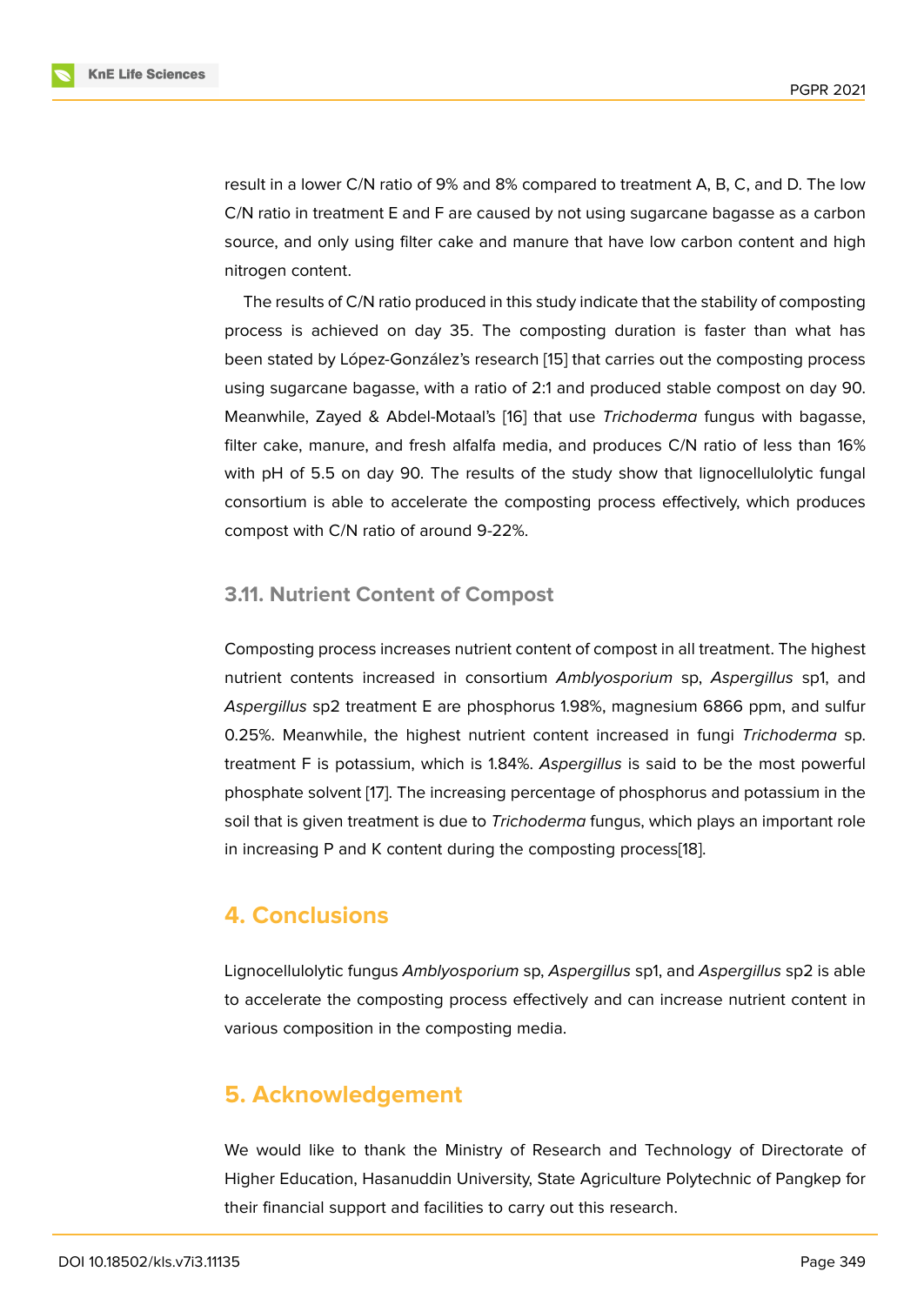

## **References**

- <span id="page-10-0"></span>[1] Lim SL, Wu TY, Lim PN et al. The use of vermicompost in organic farming: Overview, effects on soil and economics. Journal of the Science of Food and Agriculture. 2015;95:1143–1156.
- <span id="page-10-1"></span>[2] Kononova MM. Soil organic matter, its nature, its role in soil formation and in soil fertility. Oxford: Pergamon Press; 1966.
- <span id="page-10-2"></span>[3] Boonyuen N, Manoch L, Luangsa-ard JJ et al. Decomposition of sugarcane bagasse with lignocellulose-derived thermotolerant and thermoresistant *Penicillia* and *Aspergilli*. Int Biodeterior Biodegradation. 2014;92:86–100.
- <span id="page-10-3"></span>[4] Rantala PR, Vaajasaari K, Juvonen R et al. Composting of forest industry wastewater sludges for agricultural use. Water Science Technology. 1999;40:187–194.
- <span id="page-10-4"></span>[5] Gandahi AW, Hanafi MM. Bio-composting oil palm waste for improvement of soil fertility. Composting for sustainable agriculture. Maheshwari DK, editor. Switzerland: Springer International Publishing. 2014.
- [6] Plat J-Y, Sayag D, Andre L. High-rate composting of wool industry wastes. Biocycle. 1984;25:39–42.
- <span id="page-10-5"></span>[7] Ivankin AN, Pandya U, Saraf M. Composting for sustainable agriculture. Maheshwari DK, editor. Springer International Publishing, Switzerland. 2014
- <span id="page-10-6"></span>[8] Schuchardt F. Environmental biotechnology, concepts and application. Jordening HJ, Winter J, editors. Weinheim: Wiley-VCH Verlagh GmBH & Co.; 2005.
- [9] Dotaniya ML, Datta SC, Biswas DR et al. Use of sugarcane industrial by-products for improving sugarcane productivity and soil health. International Journal Recycling Organic Waste Agriculture. 2016;5:185–194.
- <span id="page-10-7"></span>[10] Paul EA. Soil microbiology, ecology, and biochemistry.  $4<sup>th</sup>$  ed. Fort Collins: Elsevier; 2015. ttps://doi.org/10.1111/j.1365-2389.2009.01052\_2.x
- <span id="page-10-8"></span>[11] Webb J, Sommer SG, Kupper T et al. Emissions of ammonia, nitrous oxide and methane during the management of solid manures. Agroecology and Strategies for Climate Change, Sustainable Agriculture Reviews. 2012;8:67–107.
- <span id="page-10-9"></span>[12] Demirbas A. Waste management, waste resource facilities and waste conversion processes. Energy Conversion and Management. 2011;52:1280–1287.
- [13] Bhosale PR, Chonde SG, Nakade DB et al. Studies on physico-chemical characteristics of waxed and dewaxed pressmud and its effect on water holding capacity of soil. ISCA International Research Journal of Biological Sciences. 2012;1:35–41.